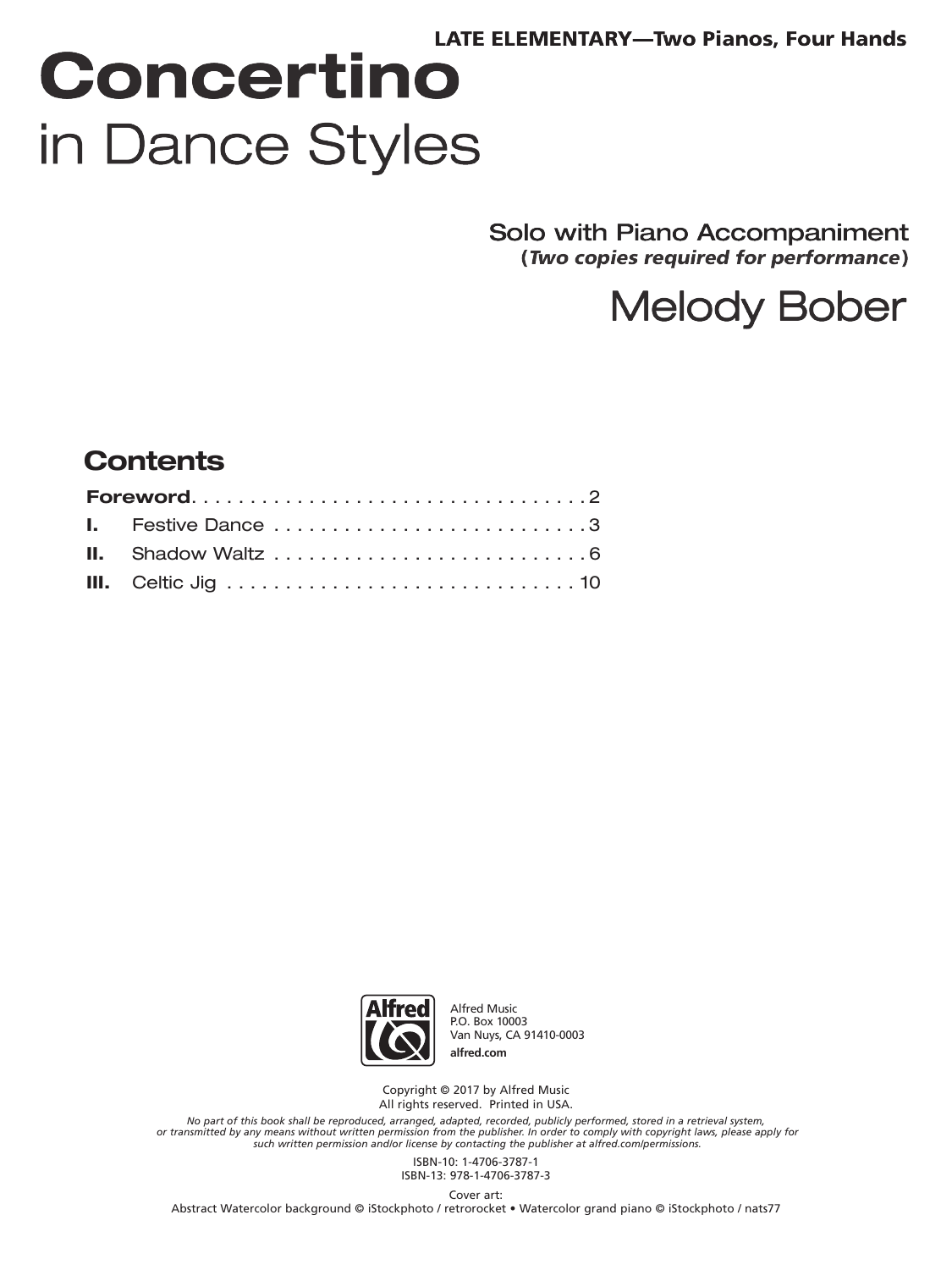## **Concertino in Dance Styles**

#### **I. Festive Dance**

œ **5**

!

 $\Phi$ 

**I**

 $\frac{4}{4}$ 4 .<br>م  $\frac{1}{2}$ **5**

**Joyously**  $(a = 92)$ 

f

 $e$ 

 $\frac{1}{\frac{1}{\sqrt{1-\frac{1}{\sqrt{1-\frac{1}{\sqrt{1-\frac{1}{\sqrt{1-\frac{1}{\sqrt{1-\frac{1}{\sqrt{1-\frac{1}{\sqrt{1-\frac{1}{\sqrt{1-\frac{1}{\sqrt{1-\frac{1}{\sqrt{1-\frac{1}{\sqrt{1-\frac{1}{\sqrt{1-\frac{1}{\sqrt{1-\frac{1}{\sqrt{1-\frac{1}{\sqrt{1-\frac{1}{\sqrt{1-\frac{1}{\sqrt{1-\frac{1}{\sqrt{1-\frac{1}{\sqrt{1-\frac{1}{\sqrt{1-\frac{1}{\sqrt{1-\frac{1}{\sqrt{1-\frac{1}{\sqrt{1-\frac{1}{\sqrt{$  $\overline{\phantom{a}}$  $\overline{\phantom{a}}$  $\widehat{\phantom{a}}$  $\ddot{\cdot}$  $\overline{\phantom{a}}$ Melody Bober





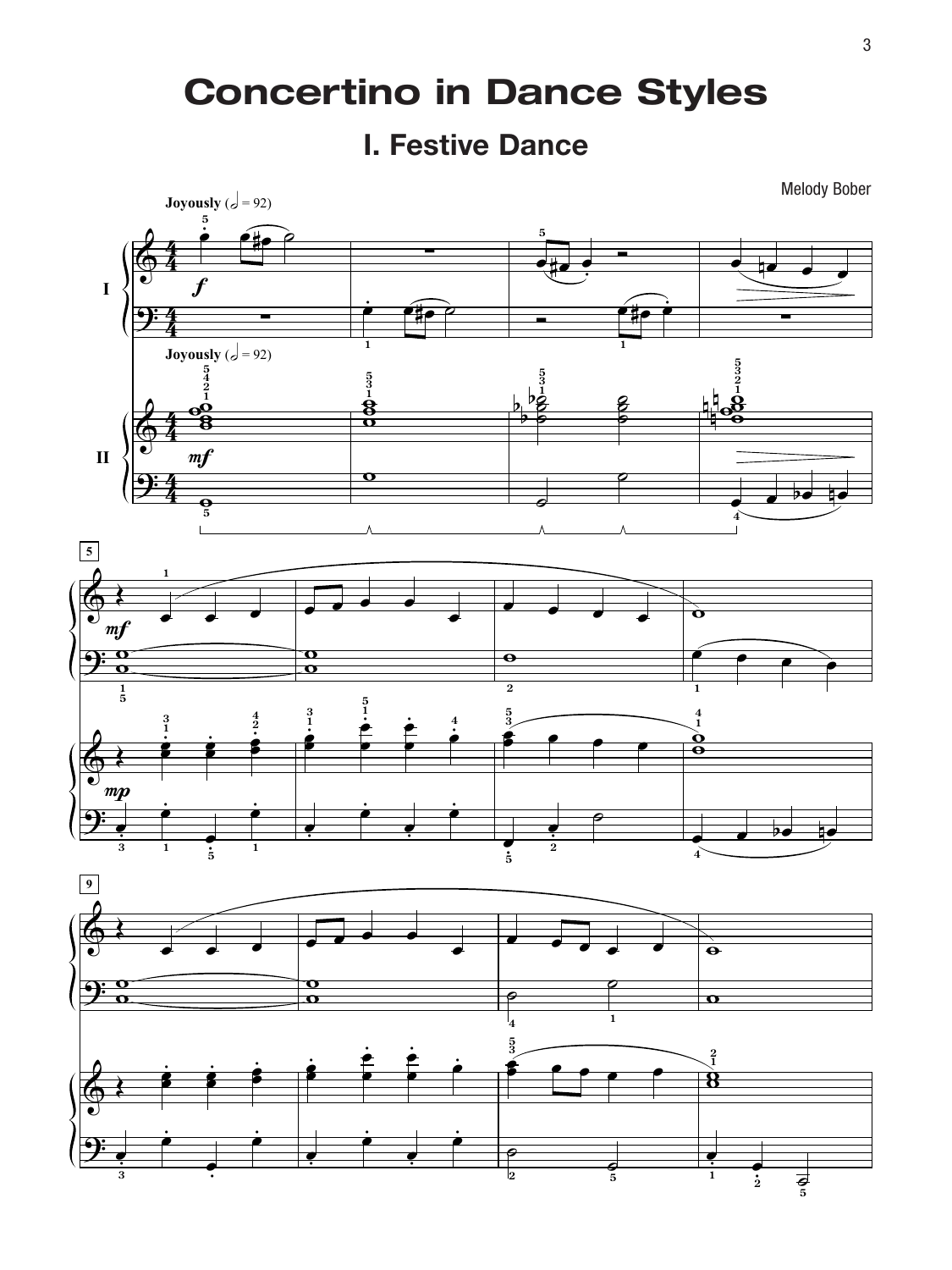### **II. Shadow Waltz**